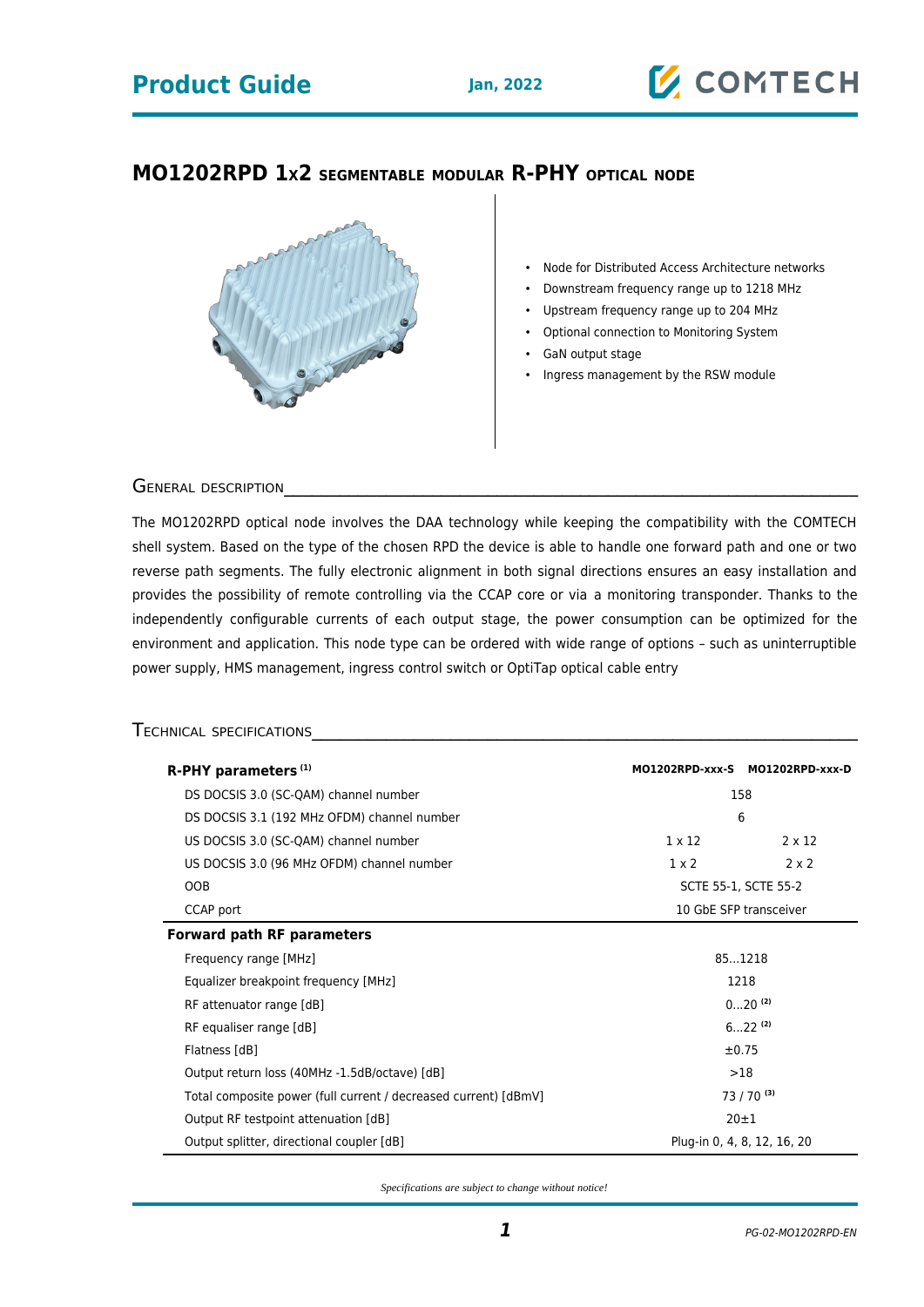

**Reverse path RF parameters**

| Frequency range [MHz]                                                | 5204                            |  |
|----------------------------------------------------------------------|---------------------------------|--|
| Diplex filter [MHz]                                                  | 65/85, 85/105, 204/258          |  |
| RF input level [dBµV]                                                | $6080^{(4)}$                    |  |
| RF attenuator range [dB]                                             | $020$ (2)                       |  |
| Flatness [dB]                                                        | ±0.5                            |  |
| Input return loss (40MHz -1.5dB/octave) [dB]                         | >18                             |  |
| Reverse path RF testpoint attenuation referred to the RPD input [dB] | $\mathbf 0$                     |  |
| Ingress control switch (RSW) states                                  | 0dB / -6dB / -50dB / HPF 20 MHz |  |
| <b>General parameters</b>                                            | MO1202RPD-xxx-S MO1202RPD-xxx-D |  |
| RF connector                                                         | 5/8"                            |  |
| Testpoint connector                                                  | G-type                          |  |
| Power supply voltage [VAC]                                           | $\degree$ 3065; □ 3590          |  |
| Maximum power consumption [W]                                        | $60^{(5)}$<br>$62.5^{(5)}$      |  |
| Resilience to AC power interruption (full function / only RPD) [s]   | $5/15^{(6)}$                    |  |
| Maximum current feed-through [A]                                     | 10                              |  |
| Hum modulation [dB]                                                  | 70                              |  |
| Screening factor [dB]                                                | 80                              |  |
| Degree of protection                                                 | <b>IP68</b>                     |  |
| Temperature range [°C]                                               | $-20+60$                        |  |
| Dimensions [mm]                                                      | 275x194x172                     |  |
| Weight [kg]                                                          | 6.8                             |  |

(1) For more details check the Harmonic CableOS Pebble-1 datasheet

(2) Adjustable in 0.5 dB steps

(3) Which value corresponds to a level of 52 / 49 dBmV with a flat spectrum between 258 MHz and 1218 MHz at a PreBER of <10°

(4) The level of a single SC-QAM channel

(5) If both output stages are set to full current. The values don't contain the power consumption of the SFP modules.

(6) In case of mounted MO-UIPS module for uninterruptible powering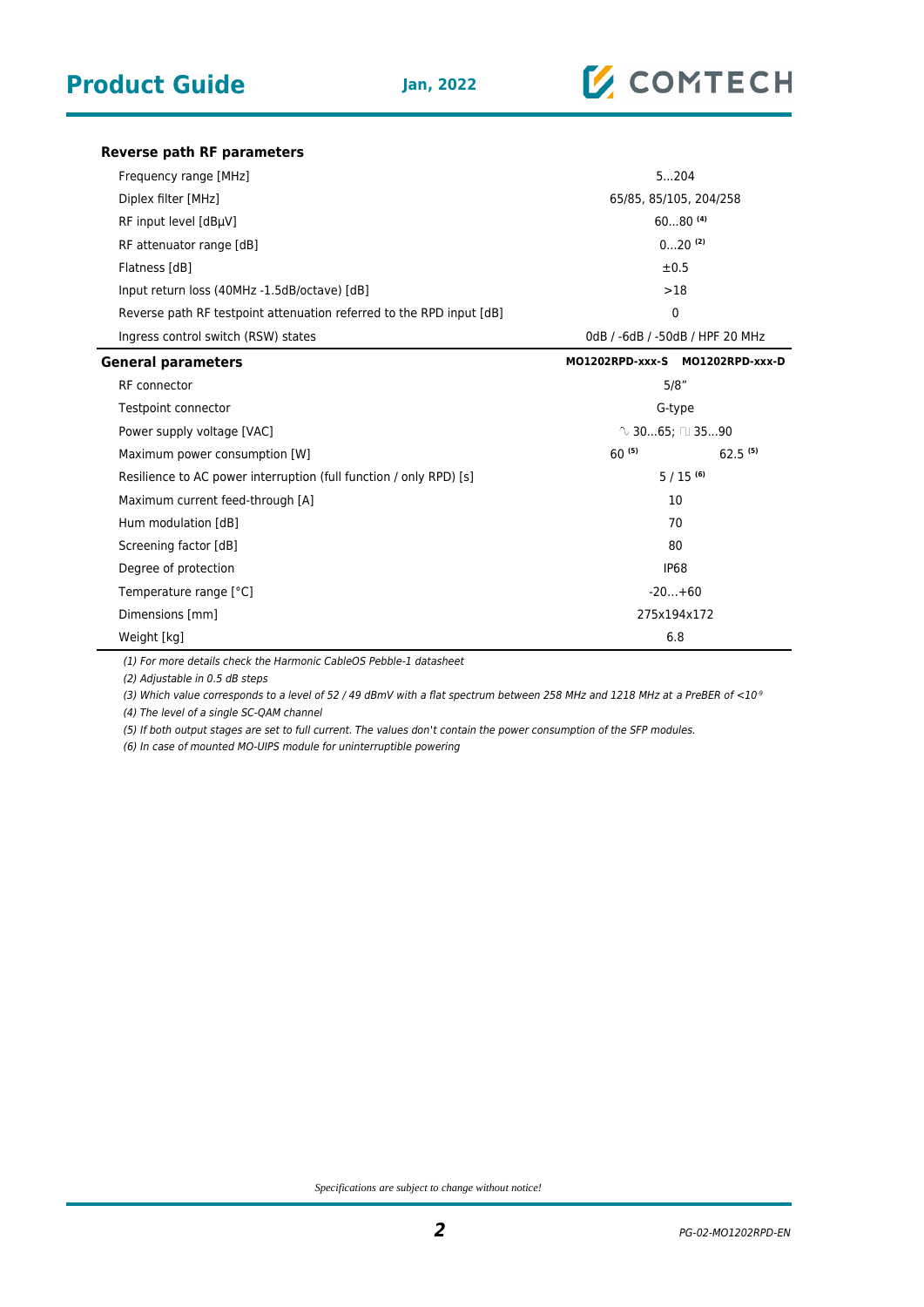## **Product Guide Jan, 2022**

# **Z** COMTECH

BLOCK DIAGRAM



*Specifications are subject to change without notice!*